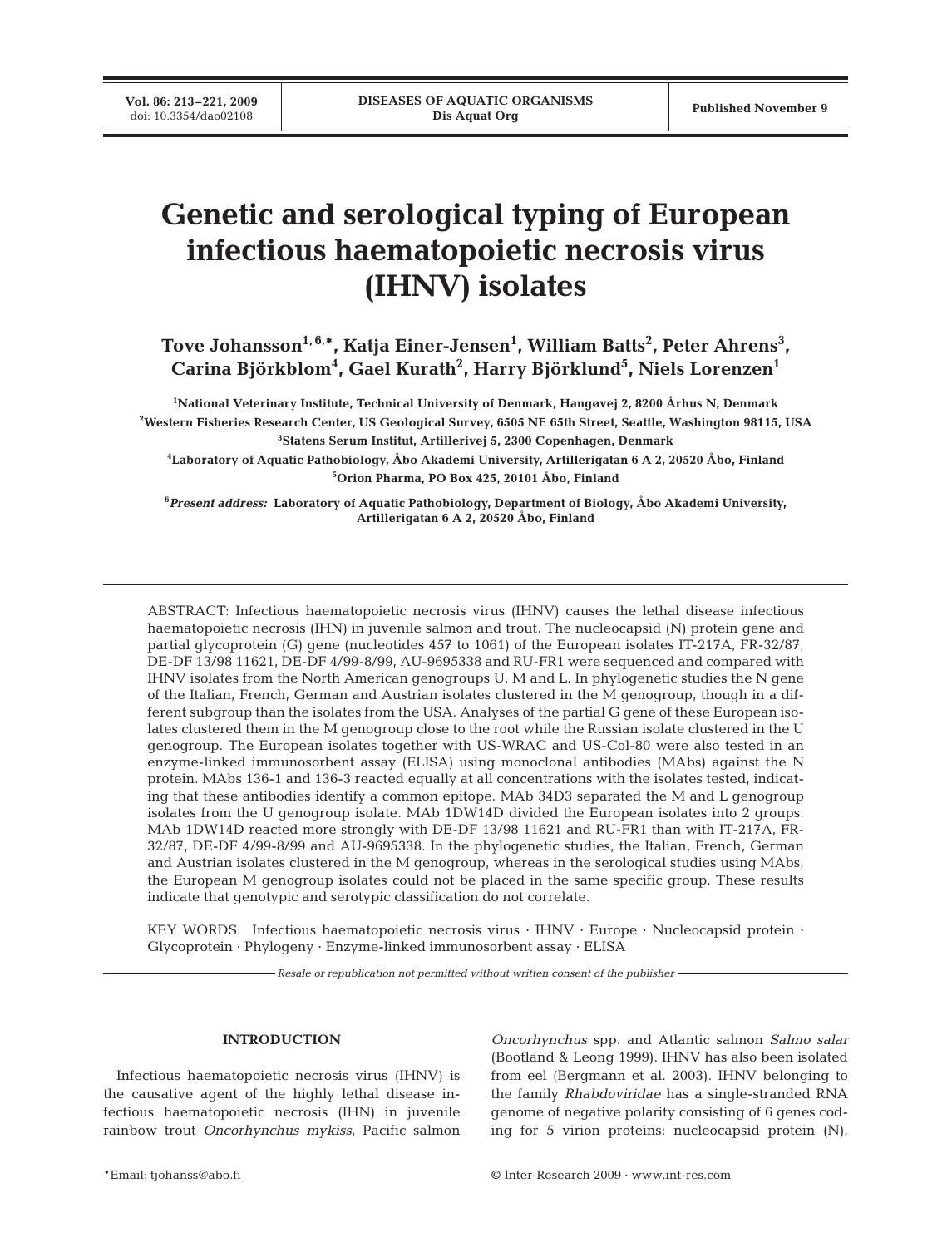phosphoprotein (P), matrix protein (M), glycoprotein (G) and the polymerase (L); and one non-virion (NV) protein (Fauquet et al. 2005).

IHNV was first observed in cultured sockeye salmon on the west coast of North America (Bootland & Leong 1999). Currently IHNV in North America is found from Alaska to northern California along the Pacific coast and inland to Idaho (Kurath et al. 2003). In Asia IHNV has been isolated from fry and fingerlings of Pacific salmon *Oncorhynchus* spp. and rainbow trout in Japan (Nishizawa et al. 2006) and from juvenile rainbow trout and masu salmon *Oncorhynchus masou* in Korea (Kim et al. 2007). In 1987 IHNV was isolated from rainbow trout yolk sac fry in Italy (Bovo et al. 1987) and from rainbow trout fry and fingerlings in France (Laurencin 1987). Since then isolation of IHNV in Europe has been reported from Austria (Kolodziejek et al. 2008), Germany (Fichtner et al. 2000, Enzmann et al. 2005), Belgium (World Organisation for Animal Health 2007) and Switzerland (Knuesel et al. 2003). The first outbreak of IHN in rainbow trout fry in Russia was in 2000 in Moscow province (Schelkunov et al. 2001).

Phylogenetic analyses based on the most variable region within the G gene of IHNV isolates from the west coast of USA and Canada have identified the existence of 3 major genogroups, L (lower), M (middle) and U (upper) (Kurath et al. 2003). The genogroups occur in different geographic areas: U in Alaska, Washington coast and Columbia River Basin, USA, and British Columbia, Canada; M in Idaho and Columbia River Basin; and L in California and Oregon coast. The M genogroup is divided into 6 subgroups (A to E) and L into two (1 and 2) whereas U is not divided into subgroups (Kurath et al. 2003, Troyer & Kurath 2003). An earlier phylogenetic analysis of the partial G gene sequences (303 nucleotides [nt]) of IHNV isolates from North America included one index case isolate from France and one from Italy (Kurath et al. 2003). In later studies the complete G and NV gene sequences were determined for 9 German isolates and the French index isolate (Enzmann et al. 2005) and for a 615 bp region of the G gene of Austrian isolates (Kolodziejek et al. 2008). Phylogenetic analysis in all these reports showed that the European isolates fell within the M genogroup. Electrophoretic typing, monoclonal antibody (MAb) analysis, T1 ribonuclease fingerprinting and gene sequencing of IHNV isolates have shown that identical or almost identical isolates are found within a certain geographic location independent of host species (Hsu et al. 1986, Ristow & Arnzen de Avila 1991, Nichol et al. 1995, Oshima et al. 1995, Kurath et al. 2003). Among the European isolates, a panel of French isolates have previously been studied using MAbs against the N protein in indirect immunofluorescence (Danton et al. 1994) and the IT-217A and FR-32/87 isolates have been characterised using MAbs against the G protein (Arkush et al. 1989).

In the present study the complete N gene and a 605 nt partial G gene sequence of 6 representative IHNV isolates from Italy, France, Germany, Austria and Russia were determined and compared with isolates from the 3 major genogroups from the west coast of USA and Canada. Our results confirm previous work and expand our understanding of European IHNV to include isolates from additional countries, with phylogenetic trees constructed based on analysis of a different viral gene. Further European isolates were also serologically characterised using MAbs against the N protein in enzyme-linked immunosorbent assays (ELISA).

## **MATERIALS AND METHODS**

**Cells and virus.** IHNV isolates used for sequencing the full-length N gene and part of the G gene (corresponding to nt 457 to 1061, numbering from the open reading frame; GenBank accession no. L40882) were AU-9695338, DE-DF 13/98 11621, DE-DF 4/99-8/99, FR-32/87, IT-217A and RU-FR-1 (Table 1). RU-FR1 is the same isolate referred to as Ryb00TF in Rudakova et al. (2007). Additionally the N gene of the USA isolates described in Table 1 (except for US-RB-1) was sequenced. The European isolates were also used in an ELISA together with isolates US-WRAC and US-Col-80 where reactivity of MAbs against the N protein was tested. Epithelioma papulosum cyprini (EPC) (Fijan et al. 1983) and bluegill fry (BF-2) (Wolf et al. 1966) cells were grown in Eagle's minimum essential medium (MEM) supplemented with 10% fetal calf serum, 2 mM L-glutamine and 100 IU  $ml^{-1}$  penicillin. EPC cells were infected with IHNV and BF-2 cells were infected with viral haemorrhagic septicaemia virus (VHSV) at a multiplicity of infection (MOI) of 0.1 and kept at 15°C until full (100%) cytopathic effect developed. IHNV particles were concentrated from 3 ml tissue culture supernatant by ultracentrifugation at  $86\,000 \times g$  for 1 h at  $4^{\circ}$ C. Genomic RNA of IHNV was extracted using the RNeasy mini kit (Qiagen). The RNA was eluted with 35 µl RNase-free  $H<sub>2</sub>O$ , and 5 µl (approximately 1 µg RNA) was used for RT-PCR.

**RT-PCR and sequencing.** Primers for RT-PCR were designed based on previously published sequences of IHNV (GenBank accession nos. X73872, X89213 and NC\_001652). For encompassing the entire N gene a primer pair with the forward primer 5'-CGA GAC AGA ACA AGC AGA A-3' and the reverse primer 5'- CAT TGT TGT GGT TTG AGT TGA-3' (nt 107 to 125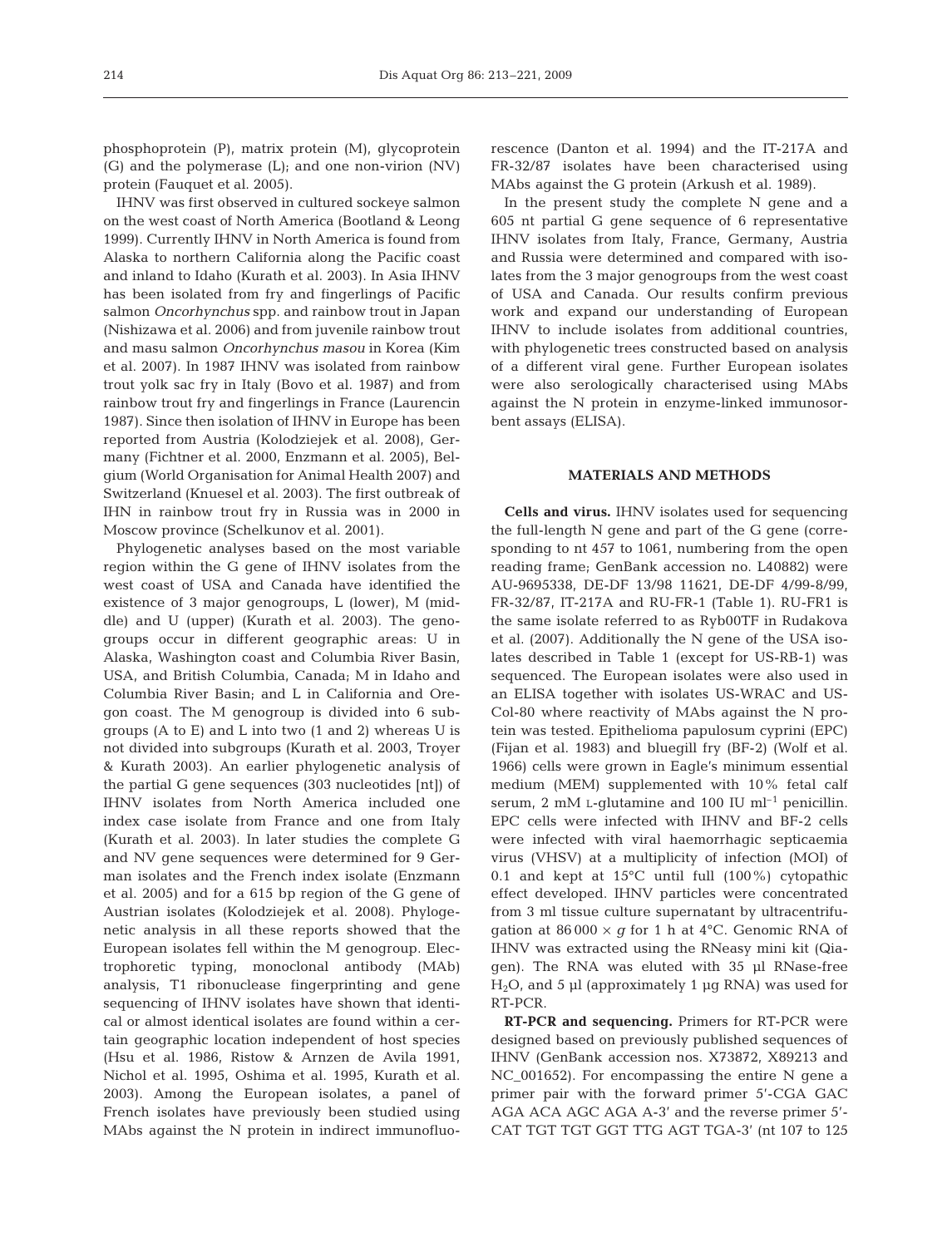| Isolate                                                                                 | ps or GenBank<br>acc. no. | Host species        | Year of<br>isolation | Country<br>or region | Source                       |  |
|-----------------------------------------------------------------------------------------|---------------------------|---------------------|----------------------|----------------------|------------------------------|--|
| FR-32/87                                                                                | ps                        | Oncorhynchus mykiss | 1987                 | France               | Laurencin (1987)             |  |
| $IT-217A$                                                                               | ps                        | O. mykiss           | 1987                 | Italy                | Bovo et al. (1987)           |  |
| AU-9695338                                                                              | ps                        | O. mykiss           | 1996                 | Austria              | Dr. N. J. Okson <sup>a</sup> |  |
| DE-DF 13/98 11621                                                                       | ps                        |                     | 1998                 | Germany              | Bergmann et al. (2003)       |  |
| DE-DF 4/99-8/99                                                                         | ps                        | O. mykiss           | 1999                 | Germany              | Fichtner et al. (2000)       |  |
| RU-FR1                                                                                  | ps                        | O. mykiss           | 2000                 | Russia               | Schelkunov et al. (2001)     |  |
| $US-RB-1$                                                                               | G: U50401, N: U50402      | O. mykiss           | 1975                 | OR, USA              | Kurath et al. (1997)         |  |
| $US-RB-76$                                                                              | G: L40880. N: AY442516    | Steelhead           | 1976                 | OR. USA              | Nichol et al. (1995)         |  |
| US-LWS-87                                                                               | L40879                    | O. tshawytscha      | 1987                 | WA, USA              | Nichol et al. (1995)         |  |
| $US-BLK-94$                                                                             | DQ164100                  | O. nerka            | 1994                 | WA, USA              | Garver et al. (2006)         |  |
| US-WRAC                                                                                 | L40882                    | O. mykiss           | 1982                 | ID, USA              | Nichol et al. (1995)         |  |
| US-193-110                                                                              | G: L40871, N: AY442507    | O. mykiss           | 1984                 | ID, USA              | Nichol et al. (1995)         |  |
| $US-HO-7$                                                                               | G: L40876, N: AY442512    | O. mykiss           | 1984                 | ID, USA              | Nichol et al. (1995)         |  |
| US-SRCV                                                                                 | G: L40881, N: AY442517    | O. tsawytscha       | 1966                 | CA, USA              | Nichol et al. (1995)         |  |
| $US$ -Col-80                                                                            | G: L40873, N: AY442509    | O. tsawytscha       | 1980                 | CA, USA              | Nichol et al. (1995)         |  |
| $US$ -Col-85                                                                            | G: L40873, N: AY442510    | Steelhead           | 1985                 | CA. USA              | Nichol et al. (1995)         |  |
| KR-PRT                                                                                  | G: AY673684, N: AY673683  | O. mykiss           | 1991                 | Korea                | Kim et al. (2007)            |  |
| <sup>a</sup> National Veterinary Institute, Technical University of Denmark, Copenhagen |                           |                     |                      |                      |                              |  |

Table 1. Infectious haematopoietic necrosis virus (IHNV) isolates used. G: glycoprotein gene; N: nucleocapsid protein gene. ps: sequenced in the present study

and 1468 to 1448 of the WRAC strain of IHNV NC\_001652, respectively) were used. The primers for amplifying the G gene were 5'-CAG AGA CCC ACC AAA ACA-3' (forward) and 5'-AAG TGA AGA TTG AGG TCC TTT A-3' (reverse) (nt 2969 to 3001 and 4556 to 4523 of the WRAC strain of IHNV NC\_001652, respectively). The Titan one-tube RT-PCR system (Roche Diagnostics) was used for RT-PCR. The reverse transcription reaction was run at 50°C for 30 min prior to a 2 min denaturation at 94°C. The PCR program with 36 cycles was 94°C for 30 s, 54°C for 30 s and 68°C for 1 min. The RT-PCR products were excised from a 2% agarose gel and purified using the QIAquick gel extraction kit (Qiagen). Both strands of the PCR products were sequenced using an ABI 377 automatic sequencer (Applied Biosystems). The same primers as for RT-PCR plus internal primers were used for sequencing the N gene. For sequencing the G gene, forward primer 5'-AAG AAG CAG GGG CGT A-3' and reverse 5'-TGT CCT TGG ATA CCT CGT CC-3' (nt 3387 to 3402 and 4103 to 4084 of the WRAC strain of IHNV NC\_001652, respectively) were used. For isolate DE-DF 4/99-8/99, primer 5'-AGC AGG GGC GTA TGA CAC-3' (nt 3391 to 3408) was used for sequencing the sense strand of the G gene. The sequence data has been deposited in GenBank under accession numbers FJ265710 to FJ265715 (N gene) and FJ265716 to FJ265721 (G gene).

**Sequence analysis and phylogenetic trees.** The sequences were aligned using ClustalX (Thompson et al. 1997) and GeneDoc (Nicholas et al. 1997). Model-Test (Posada & Crandall 1998) and PAUP version 4.0b 10 (Swofford 2003) was used for the phylogenetic analysis. Phylogenetic analysis was conducted using the neighbour-joining program with 1000 bootstrapped replicates and branches with bootstrap values <70% collapsed. The Sacramento River Chinook virus (SRCV) from California (L genogroup) was used as the outgroup.

**ELISA.** ELISA was performed according to the procedure described by Olesen & Jørgensen (1991) with minor modifications. Briefly, 96-well microtitre plates were coated with protein A purified polyclonal rabbit anti-IHNV (0.14 µg well<sup>-1</sup>) and incubated at  $4^{\circ}$ C overnight. The plates were washed with 0.1 M PBS-0.05% Tween-20 then incubated with IHNV (equal amount of virus particles bound to coating antibody in each well; stock solution approximately  $10^8$  TCID<sub>50</sub>  $ml^{-1}$ ) for 1 h at room temperature (RT). After the second wash, MAbs against the N protein where European isolates have been used for MAb production, 136-1, 136-2, 2F4/F3, 34D, or the US-MAb 1DW14D considered to identify a common epitope were added at a 3-fold increasing dilution (from the dilution giving the highest optical density [OD] value at absorbance at  $492 \text{ nm}$   $[A_{492}]$  to the end point) and the plates were incubated for 1 h at RT (Table 2 gives detailed information and references for the MAbs). After another wash, horseradish-peroxidase (HRP)-conjugated rabbit anti-mouse immunoglobulins (P0260; DAKO) was added and the plates were incubated for 1 h at RT. After a final wash, the substrate ortho-phenylene diamine was added and *A*<sup>492</sup> was measured. Fifty µl VHSV (Voldbjerg) (approximately  $2 \times 10^8$  TCID<sub>50</sub> ml<sup>-1</sup>) and cell growth medium were used as controls.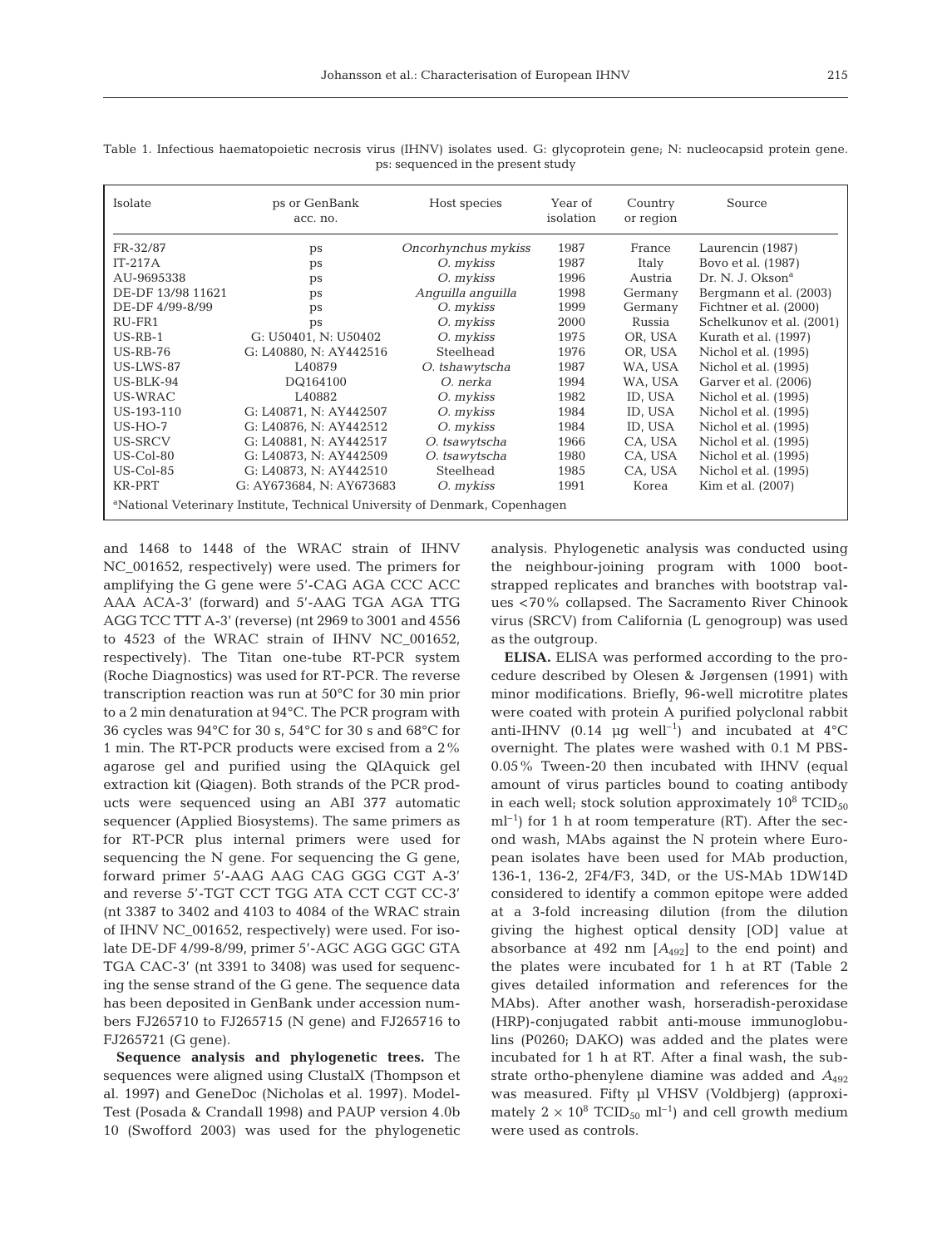| hybridoma cell culture supernatants with approximate mouse Iq concentration of 5 to 15 µq ml <sup>-1</sup> |                                              |                                     |                                                         |  |  |
|------------------------------------------------------------------------------------------------------------|----------------------------------------------|-------------------------------------|---------------------------------------------------------|--|--|
| Antibody                                                                                                   | Isolate(s) for<br>MA <sub>b</sub> production | MAb dilution                        | <b>Source</b>                                           |  |  |
| 136-1                                                                                                      | FR-32/87                                     | $400^{-1}$ to 874 800 <sup>-1</sup> | Dr. N. J. Olesen, Denmark                               |  |  |
| 136-3                                                                                                      | FR-32/87                                     | $400^{-1}$ to 874 800 <sup>-1</sup> | Fregeneda-Grandes et al. (2009)                         |  |  |
| 2F4/F3                                                                                                     | US-OSV. IT-217A                              | $400^{-1}$ to 874 800 <sup>-1</sup> | Veselý et al. (2004)                                    |  |  |
| 34D3                                                                                                       | FR-32/87                                     | $100^{-1}$ to 218 700 <sup>-1</sup> | Dr. M. Dauber, Germany; Bio-X Diagnostics Sprl, Belgium |  |  |

 $34D3$  FR-32/87  $100^{-1}$  to  $218\,700^{-1}$  Dr. M. Dauber, Germany; Bio-X Diagnostics Sprl, Belgium<br>1DW14D US-DW2  $400^{-1}$  to  $874\,800^{-1}$  Ristow & Arnzen (1989), Chen et al. (1991),

Table 2. Monoclonal antibodies (MAbs) against the nucleocapsid (N) protein used in ELISA. MAb stock solutions were hybridoma cell culture supernatants with approximate mouse Ig concentration of 5 to 15  $\rm \upmu g\, \rm m l^{-1}$ 

## **RESULTS**

#### **Sequence comparison of N protein**

The N gene of the European and American IHNV isolates is 1173 bp in length and encodes a protein of 391 amino acids. AU-9695338, DE-DF 13/98 11621, DE-DF 4/99-8/99, FR-32/87 and IT-217A were 98 to 99% identical at the nucleotide level and RU-FR1 was 95 to 96% identical to these European isolates and 98% identical to the American isolates from the U genogroup. The European M genogroup isolates were 97 to 98% identical to the other M genogroup isolates and 95 to 96% identical to the L genogroup isolates. At the amino-acid level, AU-9695338, DE-DF 13/98 11621, DE-DF 4/99-8/99, FR-32/87 and IT-217A were 98 to 100% identical among themselves and 94 to 96% identical with RU-FR1. European M genogroup isolates were 96 to 98% identical with US-M genogroup isolates whereas RU-FR1 was 96% identical with these isolates at the amino-acid level. AU-9695338, DE-DF 13/98 11621, DE-DF 4/99-8/99, FR-32/87, IT-217A and RU-FR1 were all 94 to 95% identical with US-L genogroup isolates.

The European IHNV isolates, when compared to the French 07-71 (GenBank accession no. AJ233396) and German Fi13 (GenBank accession no. X73873) isolates of VHSV, showed an identity of around 50%.

#### **Sequence comparison of G protein (nt 457 to 1061)**

The 605 nt partial G gene sequence of AU-9695338, DE-DF 13/98 11621, DE-DF 4/99-8/99, FR-32/87 and IT-217A were 97 to 99% identical. The nucleotide diversity between these European isolates and the Russian isolate was 2 to 3% and between the Russian isolate and the American U genogroup isolates was 1%. Differences between the European isolates and American isolates were between 1 and 5%. The American isolate Col-85 differed most from the European isolates. The European IHNV, when compared to the French 07-71 (GenBank accession no. AJ233396) and German Fi13 (GenBank accession no. 73873) isolates of VHSV at the nucleotide level, showed an identity of 52 to 53%.

Ristow & Arnzen de Avila (1991), Danton et al. (1994)

Ristow & Arnzen (1989), Chen et al. (1991),

# **Phylogenetic studies of N gene and partial G gene**

The N gene (Fig. 1A) and partial G gene (Fig. 1B,C) of the European isolates were used in phylogenetic studies together with isolates from the west coast of USA and Canada. The phylogenetic trees of the N gene (Fig. 1A) and G gene (nt 457 to 1061; Fig. 1B) consist of the same virus isolates for comparison. In a neighbour-joining distance tree, where branches with bootstrap values <70% were collapsed, the isolates from Austria, Germany, France and Italy clustered in the M genogroup together with isolates from Idaho and the Columbia River Basin whereas the Russian isolate was in the U genogroup with isolates from Alaska and British Columbia. A phylogenetic analysis of the 303 nt mid-G region of the G genes was also conducted to assess relationships in a larger data set with more North American isolate sequences (Fig. 1C). In the mid-G tree, the Austrian, German, French and Italian isolates were again in the M genogroup, but did not cluster into any of the known subgroups (A to E). In the N gene tree, the M genogroup was divided into 2 subgroups, the European isolates and the American isolates, which therefore represent 2 distinct virus lineages. In the European lineage, IT-217A is in a separate branch from the other European isolates, AU-9695338, DE-DF 4/99-8/99, DE-DF 13/98 11621 and FR-32/87. This monophyletic origin of the European IHNV isolates is not evident in either of the partial G gene trees. In all trees the branch lengths in the U genogroup are shorter than in the M genogroup, indicating less nucleotide diversity. The branch points for the 3 major genogroups L, M and U in all trees as well as for the 2 distinct lineages in the M genogroup in the N gene tree were well supported by the bootstrap values.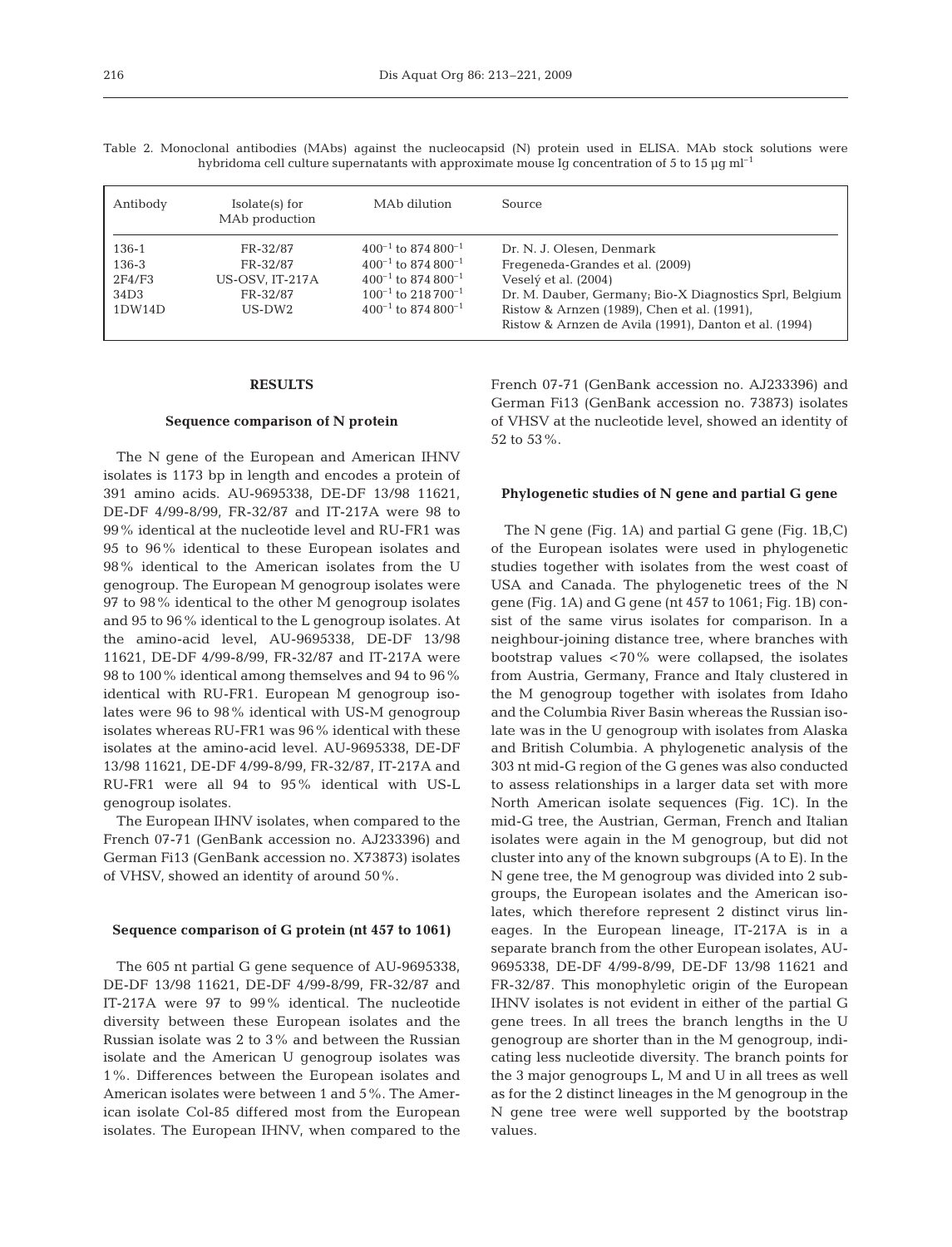# **ELISA**

MAbs 136-1 and 136-3 reacted equally at all concentrations with all isolates included in the present study, indicating that these antibodies identify a common epitope (data not shown). The dilution factors for MAb 136-1 and MAb 136-3 at an  $OD_{492}$  value of 0.5 were 1:3600 and 1:32400 respectively. MAb 34D3 reacted equally with AU-9695338, DE-DF 4/99-8/99, DE-DF 13/98 11621, IT-217A, FR-32/87 and the US isolates, whereas it did not react at all with RU-FR1 (Fig. 2A). The reaction of MAb 2F4/F3 was strongest with RU-FR1 and the US isolates and equal among the European isolates (Fig. 2B). MAb 1DW14D reacted well with the US isolates, the RU-FR1 isolate and the German isolate 13/98 11621. AU-9695338, DE-DF 4/99-8/99, FR-32/87 and IT-217A reacted with MAb 1DW14D at higher concentrations of the MAb (Fig. 2C). The MAbs did not react with the negative control VHSV. All the MAbs were specific for the viral N protein and no cross-reaction with the G protein or EPC cells was observed.

### **DISCUSSION**

The nucleotide sequence of the N gene (full length) and partial G gene (nt 457 to 1061) of IHNV isolates from Austria, Germany, France, Italy and Russia was determined by sequencing RT-PCR products. This is the first study to analyse the N gene of several European IHNV isolates and the first genetic characterisation using complete gene sequences of IHNV isolates from Austria, Italy and Russia. The nucleotide diversity among the European isolates (excluding RU-FR1) was 1 to 2% for the N gene and 2 to 3% for the partial G gene. The nucleotide diversity within the U genogroup (excluding KR-PRT) was 2% for the N gene and 1% for



Fig. 1. Phylogenetic trees of (A) the nucleocapsid protein (N) gene, (B) the glycoprotein (G) gene (nt 457 to 1061) and (C; next page) mid-G region of the G gene (nt 686 to 988) of infectious haematopoietic necrosis virus (IHNV) isolates. All trees were created using the neighbour-joining distance program. The bootstrap values are percentage of 1000 different trees. U, M and L refer to the major genogroups. In (B), US-RB-1 was replaced with US-BLK-94 due to 100% identity with isolate US-RB-76. In (C), IT-217A and AU-9695338 were considered as one due to 100% identity. In addition to the isolates included in (A) and (B), isolates from Garver et al. (2003) and Troyer & Kurath (2003) were included in (C). See Table 1 for GenBank accession numbers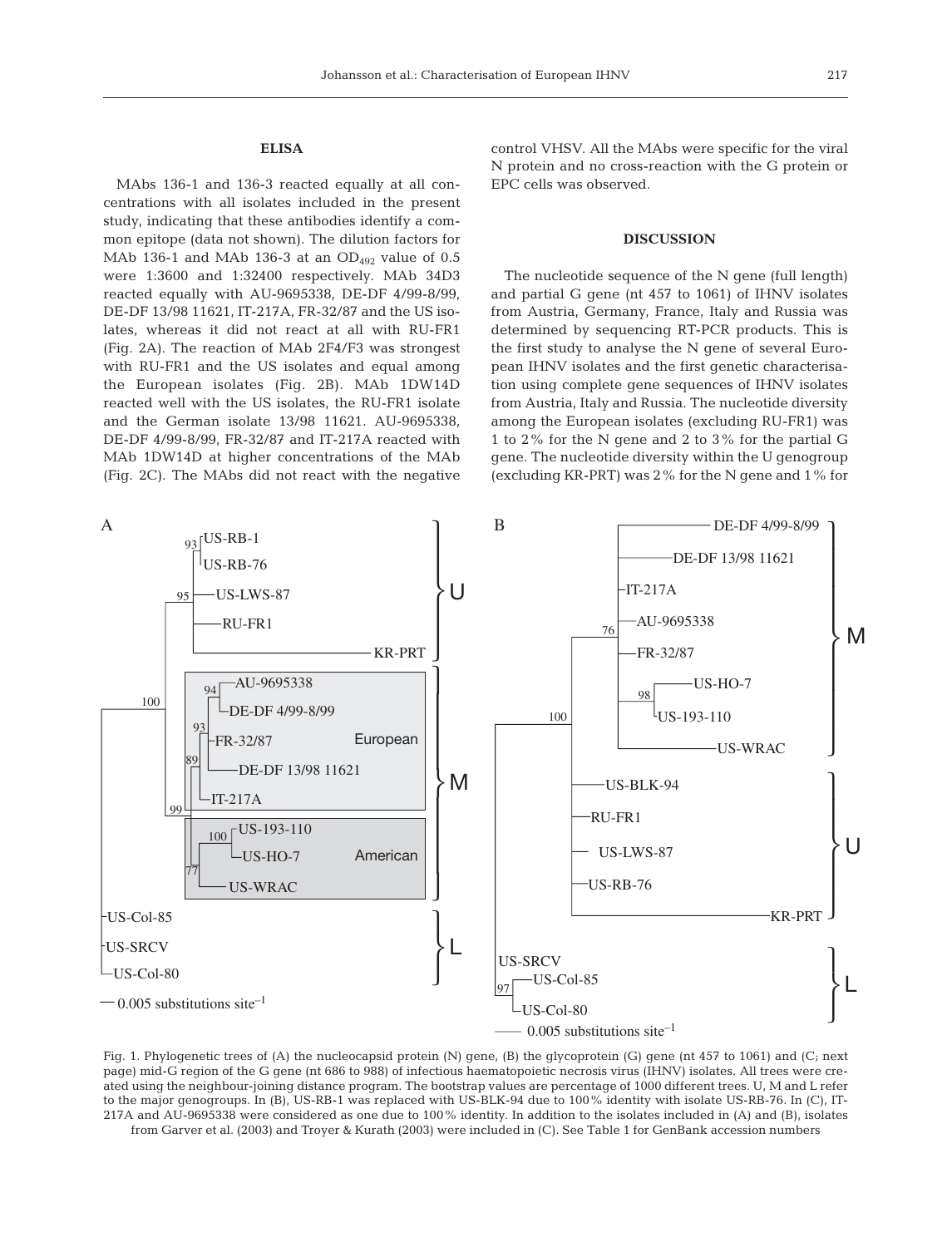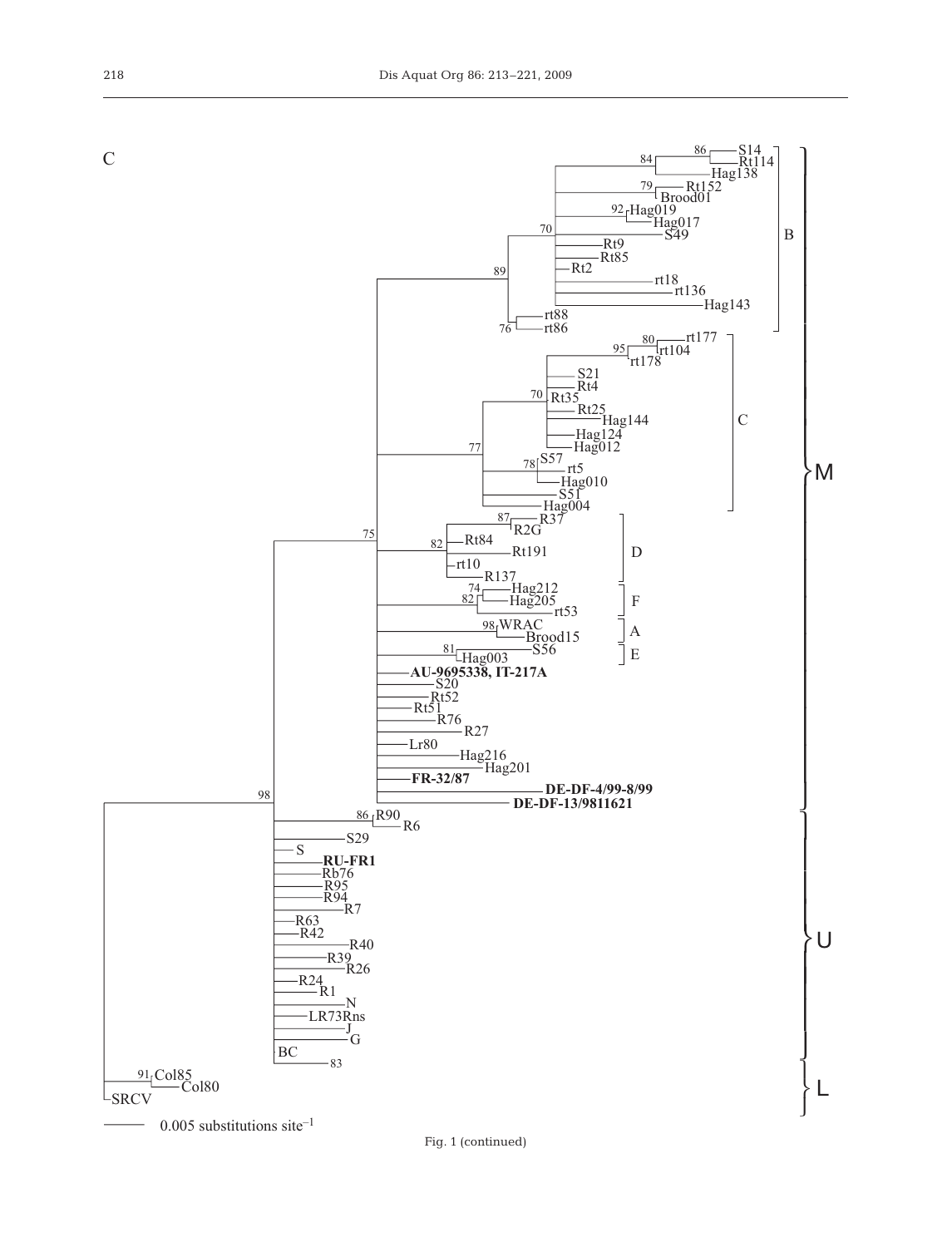

Fig. 2. Comparison of the reaction of the monoclonal antibodies (MAbs) (A) 34D3, (B) 2F4/F3 and (C) 1NDW14D against the nucleocapsid (N) protein of the European infectious haematopoietic necrosis virus (IHNV) isolates IT-217A, FR-32/87, AU-9695338, DE-DF 13/98 11621 and DE-DF 4/99- 8/99, the Russian isolate RU-FR1 and the North American isolates WRAC and Col-80. The Voldbjerg strain of the viral haemorrhagic septicaemia virus (VHSV) was used as a control. OD492 nm: optical density at 492 nm

the partial G gene (nt 457 to 1061). The nucleotide diversity of IHNV isolates has been shown to vary depending on their region of origin. The nucleotide diversity among French isolates has been shown to be <5% (Cozien & Thiéry 2003) and among Japanese isolates 5% at a maximum (Nishizawa et al. 2006). The lowest regional diversity is found among isolates from Alaska (2 to 3%), British Columbia (1.6%) and coastal Washington (Emmenegger et al. 2000, Emmenegger & Kurath 2002, Kurath et al. 2003). The highest diversity is among isolates from the Idaho region with a maximum nucleotide divergence in the mid-G region of 7.6% (Troyer et al. 2000).

In all phylogenetic studies reported here (full-length N gene, partial G gene [nt 457 to 1067] or mid-G region [nt 686 to 988]), AU-9695338, DE-DF 13/98 11621, DE-DF 4/99-8/99, FR-32/87 and IT-217A clustered in the M genogroup whereas RU-F1 fell in the U genogroup. In the N gene tree the European isolates formed a distinct monophyletic virus lineage within the M genogroup supported by the high bootstrap value. In our mid-G tree, where M genogroup isolates from Idaho (Troyer & Kurath 2003) and isolates from Columbia River basin (Garver et al. 2003) were included, the European isolates did not cluster in any specific subgroup. Thus, in phylogenetic studies to date, European isolates of IHNV have been shown to cluster in the M genogroup with isolates from Idaho and Columbia River basin (the present study, Cozien & Thiéry 2003, Enzmann et al. 2005, Kolodziejek et al. 2008) and when full-length gene sequences are analysed, the European isolates form a distinct virus lineage (N gene in the present study, G and NV genes in Enzmann et al. 2005). The finding that the Italian, Austrian and French isolates appear monophyletic with the German isolates suggests that there is a monophyletic origin for all IHNVs in Europe. The placement of the single Russian isolate into the U genogroup is consistent with typing results of Russian IHNV isolates based on the 303 nt mid-G region (Rudakova et al. 2007). The original source of RU-FR1 is not known; however, it has been shown that RU-FR1 appears to be divergent from the IHNV isolates from sockeye salmon in Kamchatka, which are very similar to IHNV isolates from northwestern North America (Rudakova et al. 2007). The branch lengths in the U genogroup were shorter than the branch lengths in the M genogroup (except for the Korean isolate), as has been shown previously with North American and Russian isolates (Garver et al. 2003, Kurath et al. 2003, Rudakova et al. 2007).

In the present study, AU-9695338, DE-DF 4/99-8/99, DE-DF 13/98 11621, FR-32/87, IT-217A and RU-FR1, together with US isolates WRAC and Col-80, were also tested by ELISA using 5 MAbs against the N protein. FR-32/87 and IT-217A have previously been analysed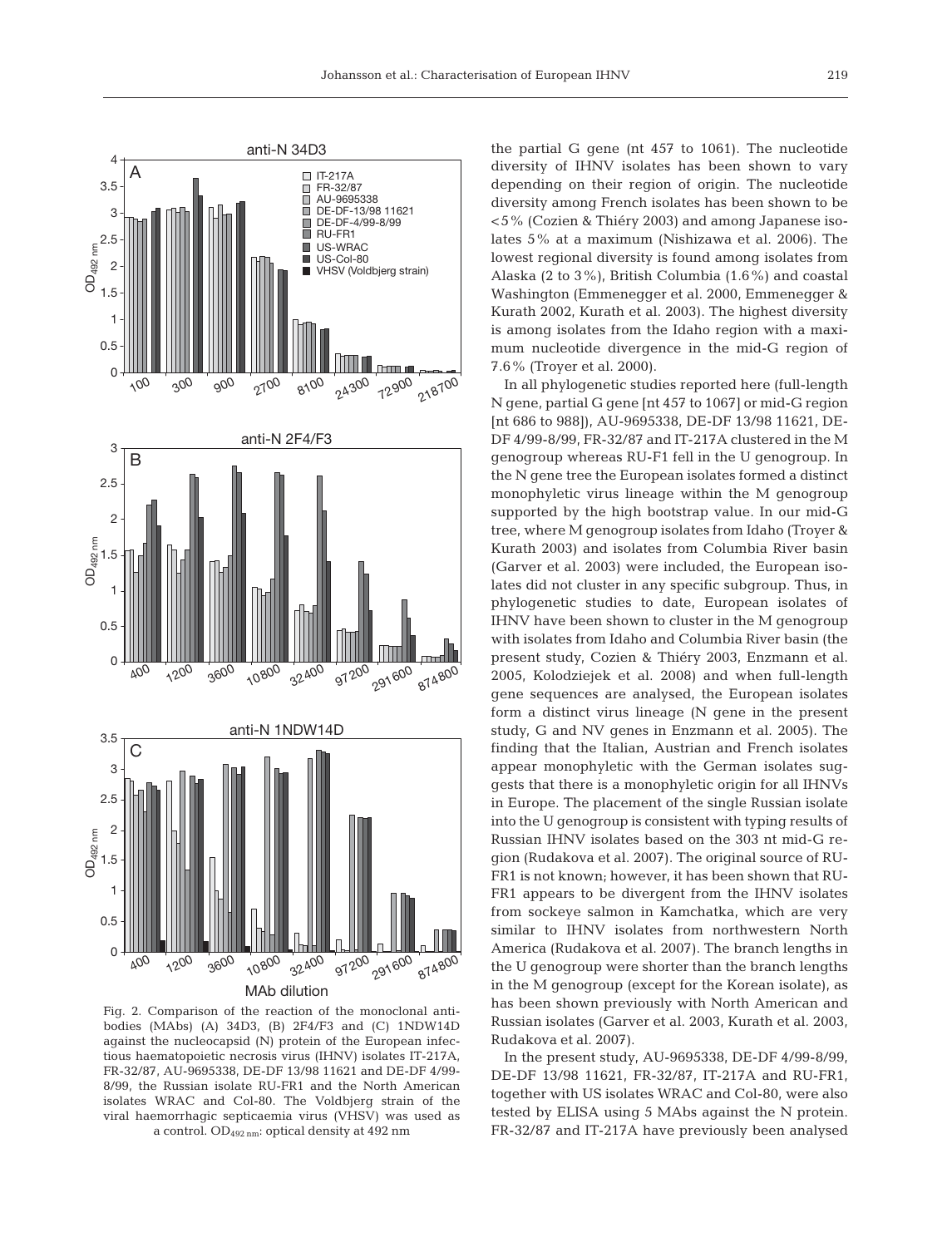using MAbs against the glycoprotein and results showed that they clearly differ from isolates from California (Arkush et al. 1989). In addition antibodies developed against isolates from Oregon (RB-76) and Idaho (193-110) neutralised these European isolates (Arkush et al. 1989).

The reaction with MAbs 136-1 and 136-3 showed no differences between the European and US isolates, indicating that these antibodies identify a common epitope. RU-FR1, a U genogroup isolate, was the only isolate not reacting with MAb 34D3. Reaction with the MAb 2F4/F3 divided the isolates into 2 groups, with RU-FR1 and the US isolates in one group, reacting more strongly with the MAb, and the Austrian, German, French and Italian isolates in the other group. The MAb 1NDW14D, thought to identify a common epitope on the N protein (Ristow & Arnzen 1989), did not react as strongly with the AU-9695338, DE-DF 4/99-8/99, FR-32/87 and IT-217A isolates as it did with DE-DF 13/98 11621 and the US isolates. According to previous studies, MAb 1NDW14D reacts with the Cterminal end of the N protein (Chen et al. 1991). Among the isolates used in the ELISA, differences at the amino-acid level at the C-terminal end of the N protein were found at positions 380 and 381. Amino acid 380 in AU-9695338, DE-DF 4/99-8/99 and FR-32/87 was tyrosine, whereas in the US isolates RU-FR1 and DE-DF 13/98 11621 and also IT-217A it was aspartic acid. Amino acid 381 in IT-217A was proline and in all other isolates it was serine. The weaker reaction with AU-9695338, DE-DF 4/99-8/99, FR-32/87 and IT-217A could be due to substitutions of these amino acids. French isolates, including isolate 32/87, of IHNV have been typed previously with MAb 1NDW14D using indirect immunofluorescence (Danton et al. 1994). Not including isolate 32/87, only 5 of the 27 isolates tested reacted with MAb 1NDW14D (Danton et al. 1994).

It has been shown that IHNV isolates found within a localised geographic area typically have identical or nearly identical nucleotide sequences, independent of host species (Hsu et al. 1986, Ristow & Arnzen de Avila 1991, Nichol et al. 1995, Oshima et al. 1995, Kurath et al. 2003). In phylogenetic studies the European IHNV isolates are divided into genogroups and subgenogroups corresponding to the geographic region they were isolated from, whereas in serological studies one exception is found with the isolate DE-DF 13/98 11621 from eel (the other European isolates being isolated from rainbow trout), which reacted differently with MAb 1NDW14D. Considerable variation among the epitopes of the nucleoprotein of French IHNV isolates from rainbow trout has previously been shown (Danton et al. 1994). The different reaction of DE-DF 13/98 11621 can therefore be due to either the considerable variation among the epitopes in general among IHNV isolates, or to DE-DF 13/98 11621 having been isolated from a different species. In conclusion, although serological typing of virus isolates with MAbs does not fully correlate with the genotyping in the present study, ELISA remains a valid diagnostic tool for the rapid grouping of IHNV isolates. By using a targeted approach with a focus on generation of genotype-specific antibodies, it is likely that a robust and versatile typing system could be developed.

*Acknowledgements.* We thank L. Troels for excellent technical assistance. This research was financially supported by the European Union research project EU-FAIR CT98-4064 and the Academy of Finland. Mention of trade names does not imply US Government endorsement. Dr. M. Dauber, Friedrich Loeffler Institute, Insel Reims, Germany, is thanked for supplying monoclonal antibody 34D3 to IHNV.

## LITERATURE CITED

- ► Arkush KD, Bovo G, de Kinkelin P, Winton JR, Wingfield WH, Hedrick RP (1989) Biochemical and antigenic properties of the first isolates of infectious hematopoietic necrosis virus from salmonid fish in Europe. J Aquat Anim Health 1: 148–153
- ► Bergmann SM, Fichtner D, Skall HF, Schlotfeldt HJ, Olesen NJ (2003) Age- and weight-dependent susceptibility of rainbow trout *Oncorhynchus mykiss* to isolates of infectious haematopoietic necrosis virus (IHNV) of varying virulence. Dis Aquat Org 55:205–210
	- Bootland LM, Leong JC (1999) Infectious hematopoietic necrosis virus. In: Woo PTK, Bruno DW (eds) Fish diseases and disorders, Vol 3. CAB International, Wallingford, p 57–112
	- Bovo G, Giorgetti G, Jørgensen PEV, Olesen NJ (1987) Infectious haematopoietic necrosis: first detection in Italy. Bull Eur Assoc Fish Pathol 7:124
	- Chen L, Ristow S, Leong JC (1991) Epitope mapping and characterization of the infectious hematopoietic necrosis virus nucleoprotein. In: Proc 2nd Int Symp Viruses of Lower Vertebrates, 29–31 Jul 1991. Oregon State University Press, Corvallis, OR, p 65–72
	- Cozien J, Thiéry R (2003) Genetic and virulence comparison of French isolates of infectious haematopoietic necrosis virus. In: Abstracts Book, 11th Int Conf Eur Assoc Fish Pathol, Malta, 21–26 Sep 2003. EAFP, Malta, oral presentation O-2
- ► Danton M, Ristow SS, Hattenberger-Baudouy AM, de Kinkelin P (1994) Typing of French isolates of infectious haematopoietic necrosis virus (IHNV) with monoclonal antibodies using indirect immunofluorescence. Dis Aquat Org 18: 223–226
- ► Emmenegger EJ, Kurath G (2002) Genetic characterisation of infectious hematopoietic necrosis virus of coastal salmonid stocks in Washington state. J Aquat Anim Health 14: 25–34
- ► Emmenegger EJ, Meyers TR, Burton TO, Kurath G (2000) Genetic diversity and epidemiology of infectious hematopoietic necrosis virus in Alaska. Dis Aquat Org 40: 163–176
- ► Enzmann PJ, Kurath G, Fichtner D, Bergmann SM (2005) Infectious hematopoietic necrosis virus: monophyletic ori-